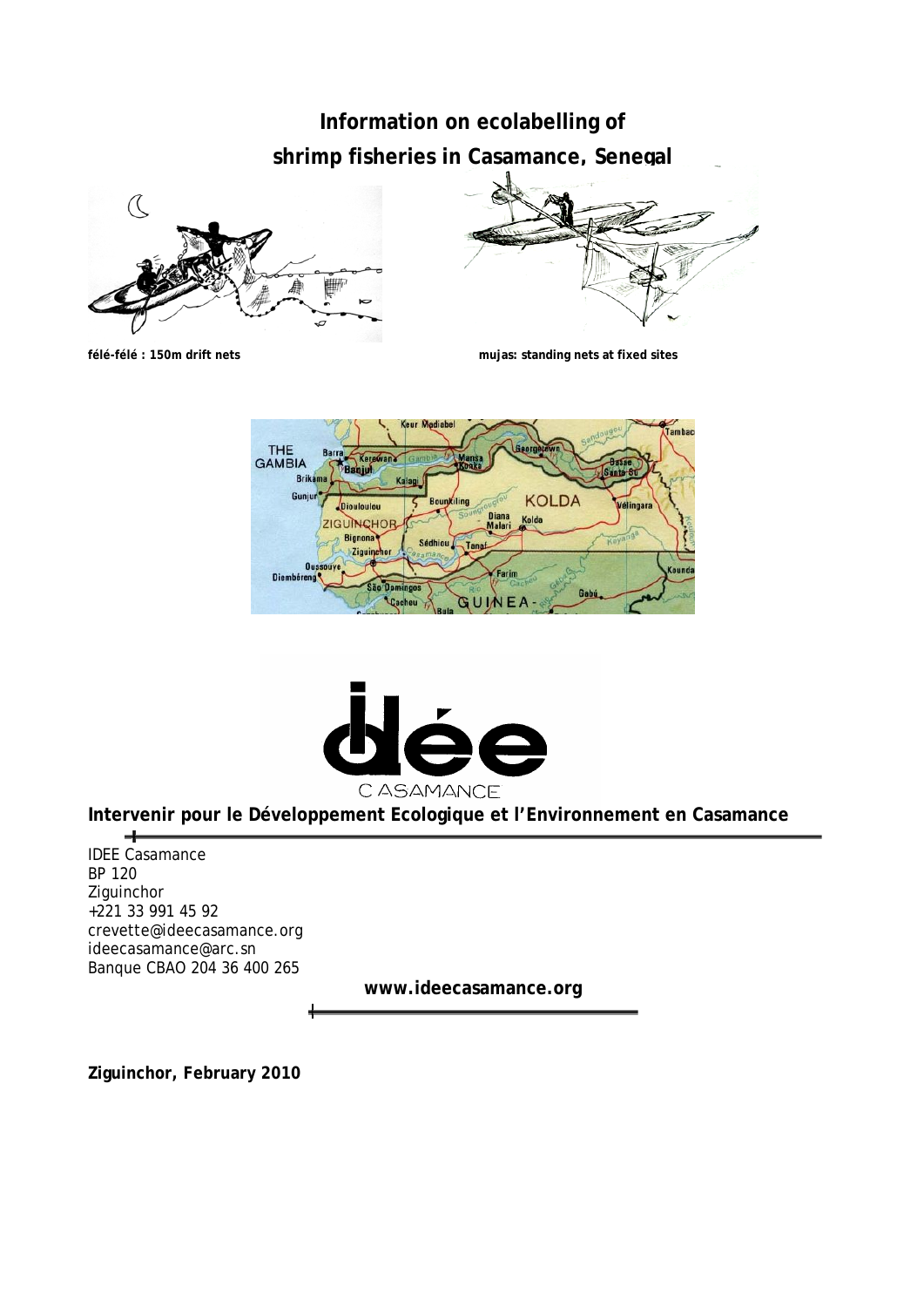### **Background**

Casamance is the southern region of Senegal between Gambia and Guinea-Bissau. The Casamance ria is the main artery of the region, forming high-biodiversity wetlands that are rich with water and natural resources. The Casamance estuary has both characteristics of a ria as of a funnel shaped estuary, namely a mixed tidal wave, small and seasonal river discharge, a hypersaline distribution which implicates a well-mixed estuary and a low Estuarine Richardson Number. An explanation for this can be that the Casamance has a ria shape which is slowly transforming into a funnel shape due to the strong sedimentation processes.

Small-scale fishing on wild shrimp in the Casamance ria takes place with *pirogues*, wooden canoes. Fisherfolk are amongst the poorest people in Senegal, a West-African coastal state that itself is amongst the twenty poorest countries in the world.<sup>1</sup> While fishing meets a direct need for food, it can also provide the economic incentive to obtain hard currency for additional basic community needs. When treated under the appropriate conditions, shrimp may generate both high-value nutrition and the required cash. Top-quality shrimp can have the highest return amongst all fish products. Excellent sanitary and food safety conditions are a pre-condition to penetrate at the top end of European and US markets. Today markets in the north offer opportunities for products from fisheries that demonstrate to be sustainable. The growing demand for eco-labelled shrimp products goes hand in hand with high quality production in general. This offers an economic incentive to combat poverty in Casamance at the source and at the same time reassure that the fisheries contribute to a continuing healthy state of the shrimp resources in the wetlands with a rich biodiversity.

Shrimp regenerate quickly and it is not easy for artisanal fisheries to overexploit shrimp. The remaining major issues for sustainability in shrimp fisheries are bycatch and adequate management. The small mesh size of shrimp nets (24 mm stretched for artisanal fishery and 100 mm stretched for trawlers) leads to high bycatches of other species, including juveniles of fish species of commercial interest. In addition, it is necessary to regulate fisheries adequately, and this requires sufficient commitment and organisation of the fishermen and fish merchants.

### **Shrimp fisheries in Casamance**

The southern pink shrimp (or Senegalese white shrimp) *Farfantepenaeus notialis* occurs in the estuaries and coastal waters of West Africa from Mauritania (Cape Blanc 21°N) to Angola. It mostly inhabits muddy sand bottoms at a depth of 2 - 100 metres. It prefers waters with temperatures of 18–24°C. The best season for shrimping is before and after the rainy season, from February to April and from August to October.

Commercial shrimp fishing in Casamance has a tradition of nearly 50 years as fishermen from the north of Senegal moved into the area. The local ethnic group Diola were farmers/fishermen. Today, Casamance shrimpers use three techniques with their wooden canoes or "*pirogues"*: (1) *filet fixe or mujas:* standing nets at fixed sites, (2) *féle-félé*: 150m drift nets (although the legal maximum length is 30m) attached to pirogues, and (3) *kili*: beach nets, where fishermen wade through water of about 1.5 metres deep. Regular stretched mesh size is 24 mm.

Conflicts exist between fishermen using different techniques and where people do not keep to either the formal legislation or the 'local code'. The reported shrimp landings varied from 800 tonnes to 1 600 tonnes in the period 1984-2007, with an average of 1 107 tonnes.

In the last thirty years, Casamance has been suffering from a conflict between members of a separatist movement and the governmental army. Many people have gone on the move in their desperate search for food and income. People forced to leave their mined habitat turned to fishing. In the same period, the Casamance ria received less rainfall and a subsequent salinity increase, loss of mangroves, etc. Unlike in Asia and elsewhere, the African continent hardly produces any cultivated shrimp. Fishing of wild shrimp remains the only access to these resources.

 $\ddot{ }$ 1 UN human development index 2005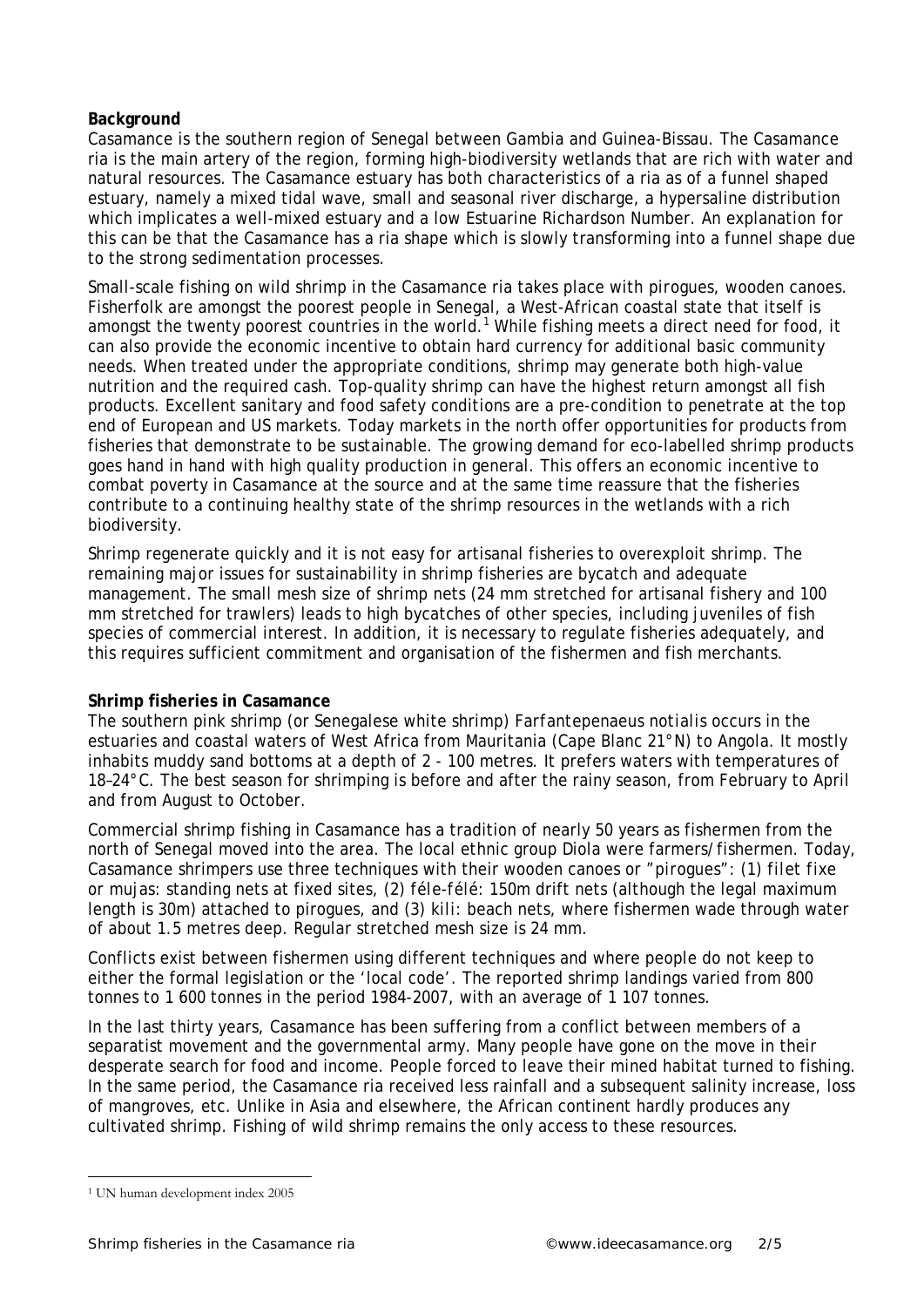Local markets consume an estimated 10% and the rest is exported deep-frozen to Europe. Five factories in the Casamance region have export agreement to Europe of which three are actually active. In Dakar, capital of Senegal, processing plants mainly export shrimps fished by trawlers in the coastal waters of Guinea Bissau, Senegal, Mauritania and Gambia. All these shrimps, from coastal trawler fisheries and artisanal inland fisheries, are send deepfrozen to the European market as a product labelled "wild shrimp of the FAO 34 waters". We think we must take our Casamance artisanal fished shrimp out of this whole bulk and put it on a niche market as a high quality product, exploited by a sustainable shrimp fishery.

## **The IDEE Casamance activities**

In 2003, IDEE Casamance, a not-for-profit association registered in Senegal, started to assist the fishing communities in Casamance, with financial support from *inter alia* the Dutch donor agency. Several studies were conducted on the sector, its actors and the issues of the shrimp fishery in Casamance, aiming at encouraging dialogue between actors and reinforcing structural capacity.

Since 2004, IDEE Casamance is informing and organizing fisherfolk in 10 rural communities. In close partnership with local fishers and their know-how an inventory is dressed of fishermen and their gear in each village, the fishmongers visiting these villages and the women active in the transformation of fish products. We installed a co-management team in each village whose members represent the fishing community and civil society. This committee corrects on village level all deviation of law or codes of conduct commonly agreed for the fishing area. Reunions of members of these committees of several villages form a management team of a larger fishing area. IUCN NL/EGP financially supported the initial activities that are supposed to prepare the field for labelling shrimp fishery in the future. With support of the USAID/Wula Nafaa project, IDEE Casamance enlarged the activities to 22 rural communities from February 2009.

With its strategy of capacity building and spreading information on roots level, IDEE Casamance aims to create an environment that incites fisherfolk to actively participate with civil society to comanage local fisheries. Collaborative management is a prerequisite for achieving sustainable fisheries. Sustainable fisheries imply that (1) the shrimp populations are healthy, (2) the impact of the fishery on the natural ecosystem is sufficiently low (limited bycatches) and (3) the regulation of the fisheries is shown to be in good order. Fisherfolk will need to resolve existing conflicts and work together in order to safeguard future shrimp availability. The relatively confined region of Casamance makes it easier to regulate the overall fishing pressure.

### **The labelling of the shrimp fisheries of the Casamance ria**

Studies by IDEE Casamance recognised the economic opportunities in fisheries can help the associated communities in their development. A promising prospect may be the certification of the shrimp fishery and accentuate its local specificities, thus attracting other markets paying higher prices.

Artisanal shrimp fishery in the Casamance ria is a very basic activity with almost no negative environmental impact. A combined FAO, the Swedish Institute for Food and Biotechnology, CRODT and IDEE Casamance study in 2009 on the Life Cycle Assessment of southern pink shrimp products from Senegal concluded:

There are major differences between the artisanal fishery and the trawl fishery in all environmental impact categories included. Trawling uses much more fuel and refrigerants and leads to much higher amounts of landed fish by-catch, discard and seabed impact than do the artisanal methods. This environmental comparison between artisanal fisheries in the Casamance ria and a trawl fishery based in Dakar also concluded that the only category where artisanal fisheries had higher results than the industrial was in the category terrestrial toxicity, which was because of the use of mercury-containing batteries that were disposed on the beach. The use of less harmful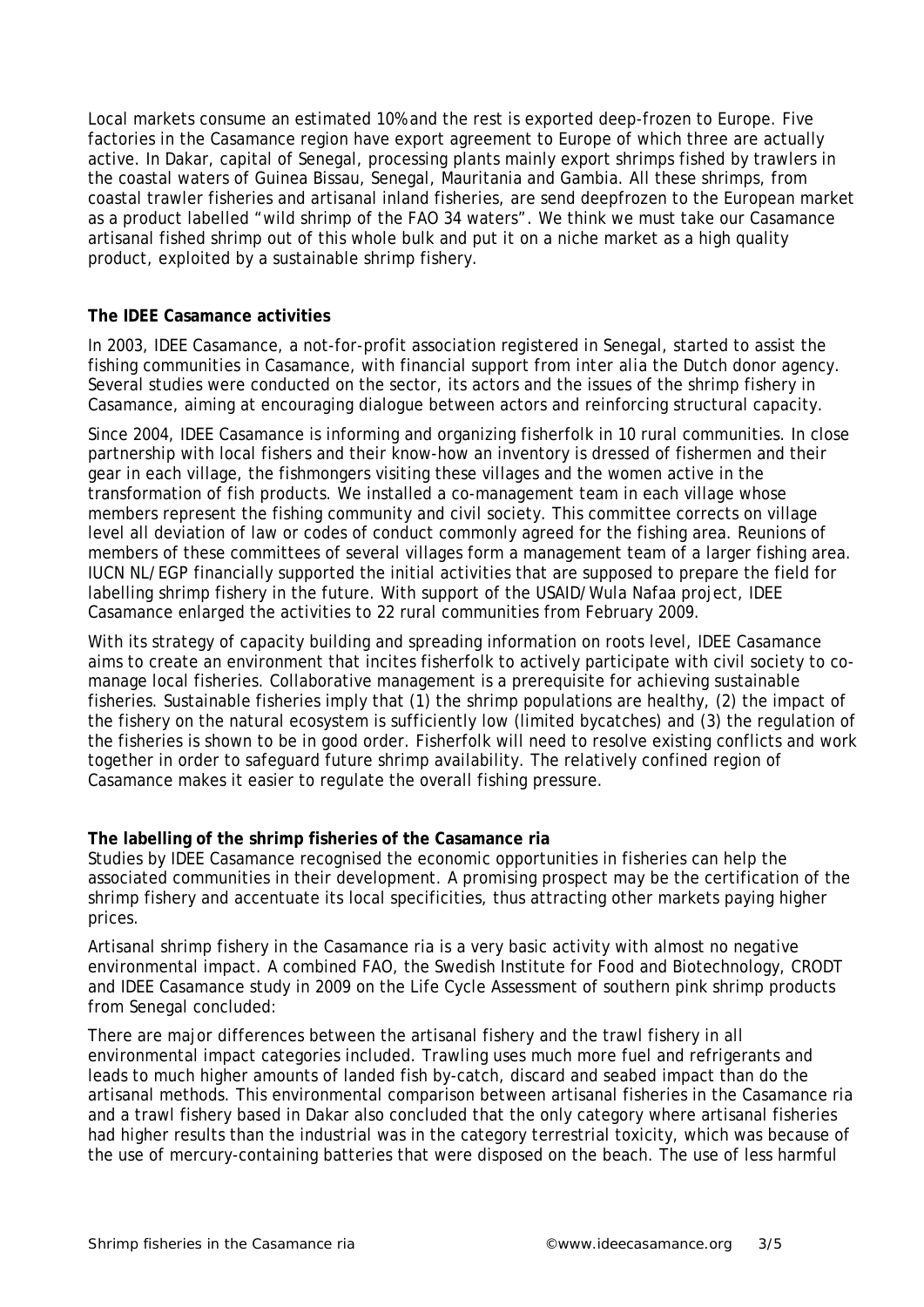types of batteries and the collection after use therefore represents an improvement option in this aspect.



Shrimp fishing in the Casamance ria is forbidden by law from Ziguinchor town to the mouth of the estuary. This buffer between the reproduction area at sea and the nursery and growing area in the estuary assures a continuous stock supply of the reproduction area.

If the Senegalese Government can guarantee not to increase the fishing effort by trawlers, we then have a high quality product with a positive analysis with regard to resource use and environmental impact. We therefore believe that the product has a high potential once it is detached from the bulk as it is now commercialised in Europe: all shrimp fished in West African waters by estuarine fisheries or trawlers is commercialised as wild shrimp fished in the FAO 34 waters. And as we said earlier, the Casamance ria is an embedded area where certification restrictions can be easily imposed and controlled.

It may be clear that the more informed European consumer demands each time more quality, traceability and strict production criteria for seafood products. That is why the European Commission asked an expert group to look at the potential on ecolabelling for fisheries products at EU level. See the final report Brussels, 13/12/06 C/4/VA D (2006) 14344. Besides labels of Naturland, Friend of the sea and others, the Marine Stewardship Council (MSC) is by far the most important label for seafood products up to now.

A label is a quality mark that promotes the commercialisation of a product. MSC is the result of a fructuous relationship between Unilever and WWF.

But MSC criteria are too heavy for most of the developing countries whose governments can not subsidise labelling process by millions nor have the infrastructures to assure supervision.

Some background of our ideas about local branding/labelling of homegrown products

In the quest for more sustainable fisheries management, market-based instruments such as food labels are gaining in interest. Food labelling can serve multiple purposes. The existence of labelling schemes can encourage and reward more acceptable fishing practices. They can serve social functions by promoting local and regional identity and preserving local distinctiveness. They can